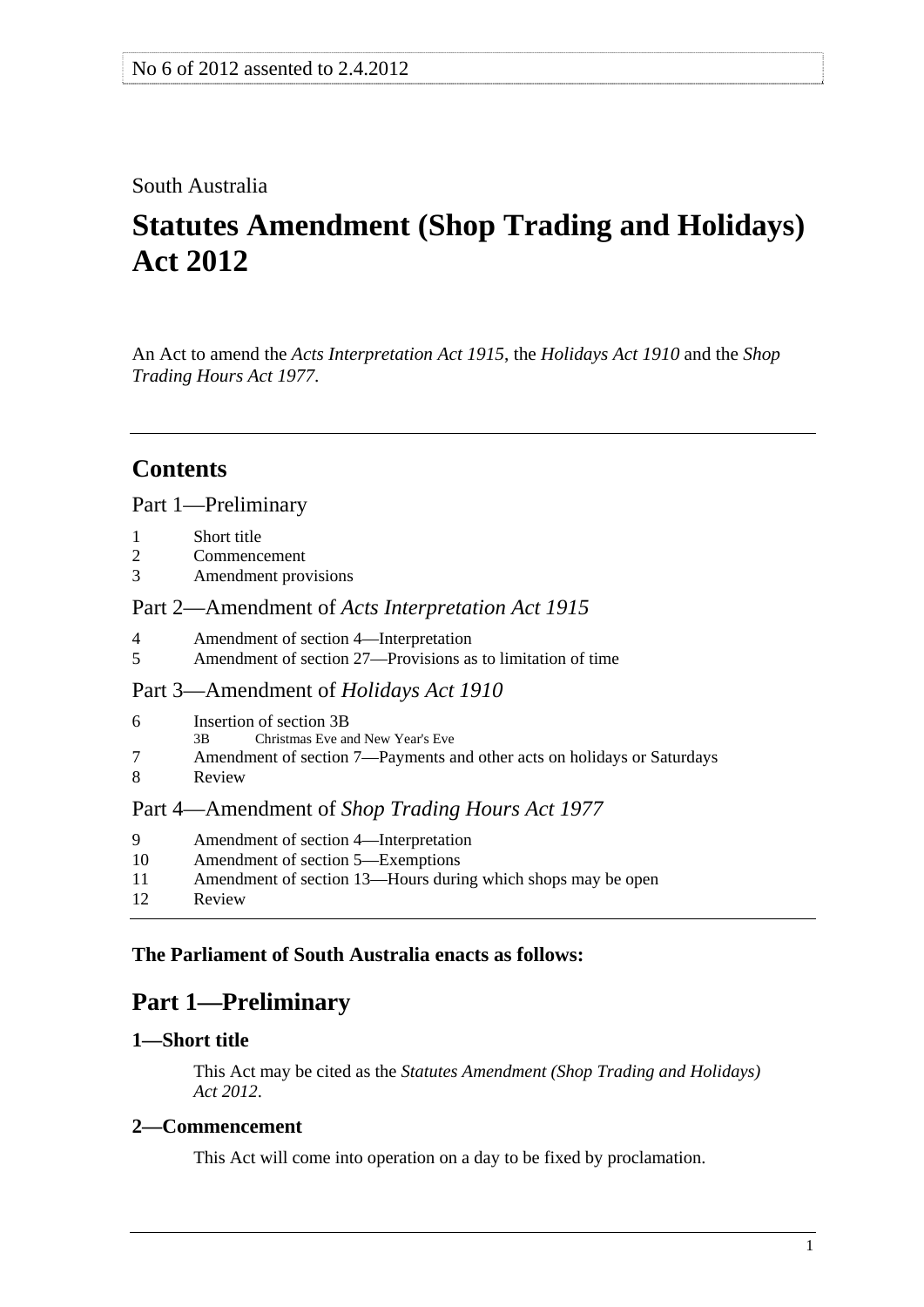# <span id="page-1-0"></span>**3—Amendment provisions**

In this Act, a provision under a heading referring to the amendment of a specified Act amends the Act so specified.

# **Part 2—Amendment of** *Acts Interpretation Act 1915*

#### **4—Amendment of section 4—Interpretation**

(1) Section 4(1)—after the definition of *Parliament* insert:

*part-day public holiday* means a part of a day that is, under section 3B of the *[Holidays Act 1910](http://www.legislation.sa.gov.au/index.aspx?action=legref&type=act&legtitle=Holidays%20Act%201910)*, a part-day public holiday;

(2) Section 4(1), definition of *public holiday*—delete the definition and substitute:

*public holiday*—see subsections (3) and (4);

- (3) Section 4—after subsection (2) insert:
	- (3) A reference in an Act or statutory instrument to a *public holiday* is a reference to—
		- (a) a day that is, under the *[Holidays Act 1910](http://www.legislation.sa.gov.au/index.aspx?action=legref&type=act&legtitle=Holidays%20Act%201910)*, a public holiday; or
		- (b) subject to [subsection \(4\)—](#page-1-0)a part-day public holiday.
	- (4) If for the purposes of an Act or statutory instrument a business day, working day or other period is expressed as excluding a public holiday, the exclusion does not extend to a part-day public holiday (unless the Act expressly provides to the contrary).

#### **5—Amendment of section 27—Provisions as to limitation of time**

Section 27—after subsection (2) insert:

 (2a) A reference in subsection (2) to a public holiday does not include a part-day public holiday.

# **Part 3—Amendment of** *Holidays Act 1910*

#### **6—Insertion of section 3B**

After section 3A insert:

#### **3B—Christmas Eve and New Year's Eve**

The part of the day from 7pm to 12 o'clock midnight on—

- (a) 24 December; and
- (b) 31 December,

will be a public holiday (a *part-day public holiday*).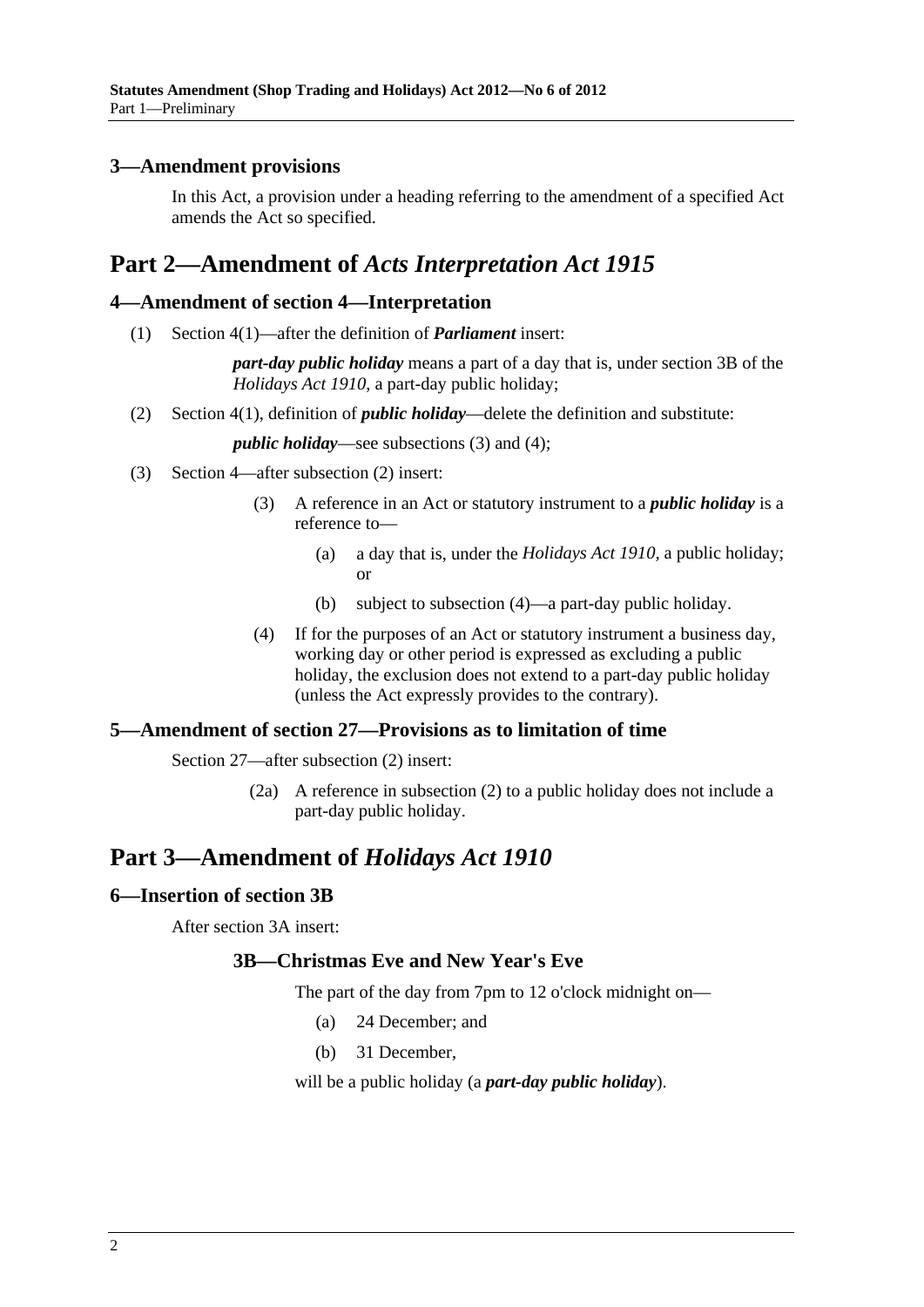# <span id="page-2-0"></span>**7—Amendment of section 7—Payments and other acts on holidays or Saturdays**

Section 7—after subsection (2) insert:

 (3) A reference in this section to a public holiday does not include a part-day public holiday.

# **8—Review**

- (1) The Minister must cause a review of the operation of section 3B of the *[Holidays](http://www.legislation.sa.gov.au/index.aspx?action=legref&type=act&legtitle=Holidays%20Act%201910)  [Act 1910](http://www.legislation.sa.gov.au/index.aspx?action=legref&type=act&legtitle=Holidays%20Act%201910)* (as to be inserted into that Act by [section 6](#page-1-0) of this Act) to be conducted and a report on the results of the review to be submitted to him or her.
- (2) The review must include an assessment of the impact of the introduction of part-day public holidays on government, business and the community, including the additional costs resulting from part-day public holidays and, in particular, any additional Government expenditure in each financial year on matters relating to part-day public holidays (such as expenditure on wages and funding to organisations to compensate for the additional costs to those organisations resulting from part-day public holidays).
- (3) The review must be commenced on 1 January 2013 and the report must be submitted to the Minister within 3 months after the commencement of the review.
- (4) The Minister must, within 6 sitting days after receiving the report, cause copies of the report to be laid before both Houses of Parliament.

# **Part 4—Amendment of** *Shop Trading Hours Act 1977*

#### **9—Amendment of section 4—Interpretation**

 (1) Section 4(1)—delete "Central Shopping District" wherever occurring and substitute in each case:

Central Business District (CBD) Tourist Precinct

(2) Section 4(1), definition of *exempt shop*, (a)(ii)—delete "; and" and substitute:

; or

 (3) Section 4(1), definition of *public holiday*—delete "means a day that is designated as a public holiday by or under the *[Holidays Act 1910](http://www.legislation.sa.gov.au/index.aspx?action=legref&type=act&legtitle=Holidays%20Act%201910)* but"

#### **10—Amendment of section 5—Exemptions**

(1) Section 5—delete "14 days" wherever occurring and substitute in each case:

30 days

- (2) Section 5(5) and (6)—delete subsections (5) and (6)
- (3) Section 5(7)—delete subsection (7)